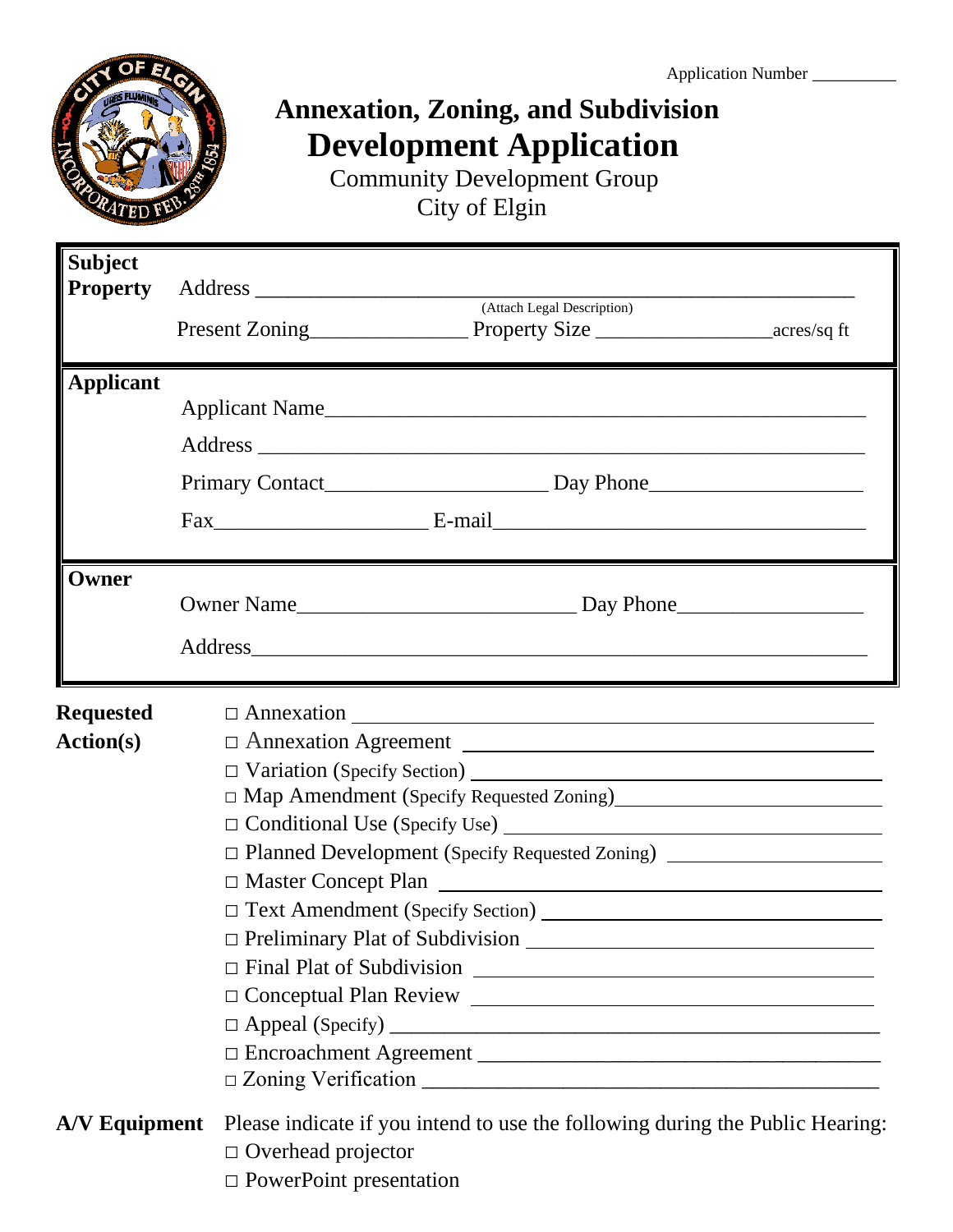*(If applicable: Properties within a Historic District must give the Heritage Commission 30 Days notice prior to Public Hearing)*

#### **Application Fee Schedule**

□ \$5,460.00 Property 10-99.99 Acres □ \$10,500.00 Property 10-99.99 Acres □ \$ 6,720.00 Property 100+ Acres □ \$ 10,820.00 Property 100+ Acres

#### **Annexation Agreement Review Fee Map Amendment**

□ \$ 6,720.00 Property 10-99.99 Acres □ \$ 1,260.00 Property 10-99.99 Acres □ \$ 13,440.00 Property 100+ Acres □ \$ 1,700.00 Property 100+ Acres

**Planned Developments Variation**

**Conditional Use Text Amendment** □ \$ 890.00 Property of any size □ \$ 560.00 Text Amendment

**Appeal Final Plat** □ \$ 290.00 All Appeals **□** \$ 680.00

**Deposit for Impact Assessment Publishing Deposit**  $\Box$  \$ 3,900.00  $\Box$  \$ 280.00

□ \$ 340.00 Amendment, Annexations, Conditional Use □ \$ 170.00 *per* Sign/\_\_ Total Number of Signs □ \$ 340.00 Variation or Appeal

#### **Zoning Verification**

□ \$ 70.00 Residential Property □ \$ 200.00 Non-Residential Property

#### **Escrow Account Fees**

□ Preliminary Engineering Review Fee (Based on 1.5% of Estimated Preliminary Engineering Costs) □ Stormwater Management Review Fee (Based on 2% of Stormwater Management Costs)

| <b>Office Use Only</b><br>Application Fee/ PN010-0000-563-00.00 | Date Received _______________ |
|-----------------------------------------------------------------|-------------------------------|
| Encroachment/Zoning / $PN010-0000-563-03.00$                    |                               |
| Transcript Fee / PN010-0000-237-08.00                           |                               |
| Sign Deposit / PN010-0000-237-08.00                             |                               |
| Publishing Dep./ PN010-0000-237-08.00                           |                               |
| Impact Deposit / PN010-0000-237-08.00                           |                               |
| <b>Total Fees</b><br><u> a shekara ta 1999 a shekara t</u>      |                               |

I hereby affirm that I have full legal capacity to authorize the filing of this application and that all information and exhibits herewith submitted are true and correct to the best of my knowledge. I authorize employees of the City Of Elgin to enter onto the property for the purposes of preparing the application review and taking site photographs.

**\_\_\_\_\_\_\_\_\_\_\_\_\_\_\_\_\_\_\_\_\_\_\_\_\_\_\_\_\_\_\_\_\_\_\_\_\_\_\_\_\_\_\_ \_\_\_\_\_\_\_\_\_\_\_\_\_\_\_\_\_\_\_\_\_\_\_\_\_\_\_\_\_\_\_\_\_\_\_\_\_\_\_\_\_\_**

**Applicant/Agent signature Owner signature** *(If other than owner)*

C:\Users\Latinovic\_D\Box\Community\_Development\Forms, Applications & Handouts\Planning & Zoning\Development Application Forms\2021 - Development Application.docx

#### **Annexation Preliminary Plat of Subdivision**

 $\Box$  \$ 4,100.00 Property Less Than 10 Acres  $\Box$  \$ 7,670.00 Property Less Than 10 Acres

□ \$ 1,370.00 Property Less Than 10 Acres □ \$ 890.00 Property Less Than 10 Acres

 $\Box$  \$ 1,160.00 As a Conditional Use  $\Box$  \$ 290.00 Property Less Than 10,000 sq. ft.  $\Box$  \$ 1,900.00 As a Map Amendment  $\Box$  \$ 890.00 Property Greater Than 10,000 sq. ft

**Transcript Deposit Hearing Sign Deposit Hearing Sign Deposit**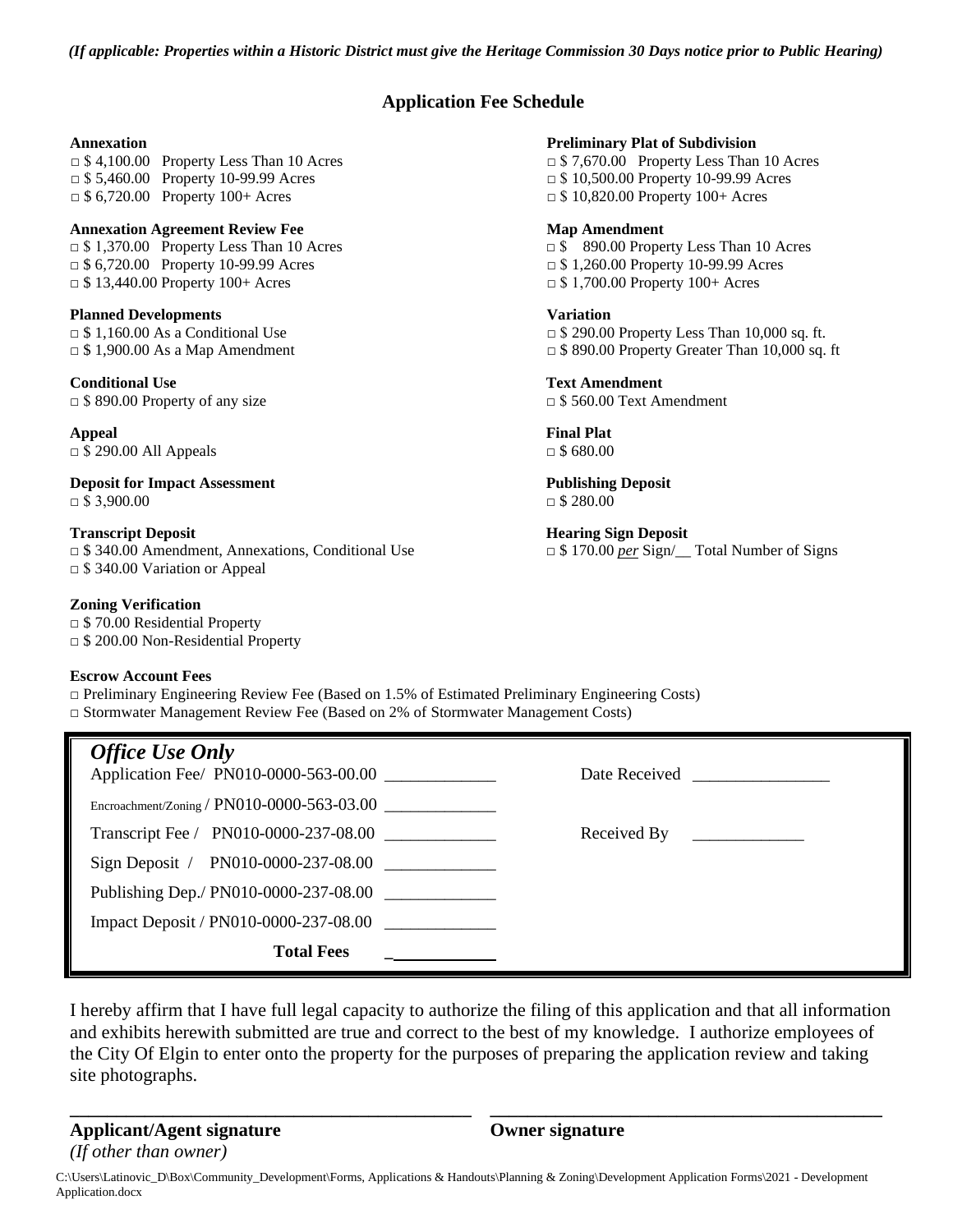| City of Elgin Development Application Required Documents Guide/Matrix (June 2016) |  |
|-----------------------------------------------------------------------------------|--|
|-----------------------------------------------------------------------------------|--|

|                                                                  | <b>APPLICATION TYPE</b> |                           |                                                |                                                      |                           |                         |                         |                           |                           |
|------------------------------------------------------------------|-------------------------|---------------------------|------------------------------------------------|------------------------------------------------------|---------------------------|-------------------------|-------------------------|---------------------------|---------------------------|
| <b>DOCUMENT TYPE</b>                                             | Map                     | <b>Text</b>               | Planned<br>Amendment   Amendment   Development | Conditional<br>Use                                   | Variation                 | Appeal                  | Annexation              | Preliminary<br>Plat       | <b>Final Plat</b>         |
| <b>ELECTRONIC VERSION OF ALL DOCUMENTS</b>                       | X                       |                           |                                                |                                                      |                           |                         |                         |                           |                           |
| <b>Application Form</b>                                          | $\overline{\mathbf{X}}$ | $\overline{\mathbf{x}}$   | $\overline{\mathbf{X}}$                        | $\overline{\mathbf{x}}$                              | $\overline{\mathbf{x}}$   | $\overline{\mathbf{x}}$ | $\overline{\mathbf{x}}$ | $\overline{\mathbf{x}}$   | $\overline{\mathbf{X}}$   |
| <b>Consent and Disclosure</b>                                    | $\overline{\mathbf{x}}$ |                           | $\overline{\mathbf{x}}$                        | $\overline{\mathbf{x}}$                              | $\pmb{\mathsf{X}}$        |                         | $\overline{\mathbf{x}}$ | $\mathbf x$               |                           |
| <b>Legal Description</b>                                         | $\pmb{\chi}$            |                           | $\boldsymbol{\mathsf{X}}$                      | $\boldsymbol{\mathsf{X}}$                            | X                         |                         | X                       | X                         | $\boldsymbol{\mathsf{X}}$ |
| (Electronic Version in MS Word Document)                         |                         |                           |                                                |                                                      |                           |                         |                         |                           |                           |
| <b>Petition Review Fees</b>                                      | $\pmb{\mathsf{X}}$      | $\boldsymbol{\mathsf{X}}$ | $\pmb{\chi}$                                   | $\boldsymbol{\mathsf{X}}$                            | $\boldsymbol{\mathsf{X}}$ | X                       | X                       | X                         | $\mathsf{X}$              |
| <b>Additional Fees</b>                                           |                         |                           |                                                |                                                      |                           |                         |                         |                           |                           |
| <b>Preliminary Engineering Review</b>                            | P                       |                           | P                                              | P                                                    | P                         |                         | P                       | $\boldsymbol{\mathsf{X}}$ | $\mathsf{X}$              |
| Stormwater Management Review                                     |                         |                           |                                                |                                                      |                           |                         |                         |                           |                           |
| Planned Development Application Form                             |                         |                           | $\overline{\mathbf{x}}$                        | P                                                    |                           |                         |                         |                           |                           |
| Development Plan*:                                               |                         |                           |                                                |                                                      |                           |                         |                         |                           |                           |
| Site Plan                                                        |                         |                           |                                                |                                                      |                           |                         |                         |                           |                           |
| Landscape Plan                                                   |                         |                           |                                                |                                                      |                           |                         |                         |                           |                           |
| Floor Plan                                                       | P                       |                           | X                                              | X                                                    | X                         |                         | X                       |                           |                           |
| Lighting Plan                                                    |                         |                           |                                                |                                                      |                           |                         |                         |                           |                           |
| Sign Plan                                                        |                         |                           |                                                |                                                      |                           |                         |                         |                           |                           |
| <b>Building Elevations</b>                                       |                         |                           |                                                |                                                      |                           |                         |                         |                           |                           |
| 1-11"x17" printed copy                                           |                         |                           |                                                |                                                      |                           |                         |                         |                           |                           |
| <b>Plat of Survey</b>                                            | $\pmb{\mathsf{X}}$      |                           | $\pmb{\chi}$                                   | $\boldsymbol{\mathsf{x}}$                            | $\mathbf{x}$              |                         | $\mathbf{x}$            | $\pmb{\mathsf{X}}$        |                           |
| <b>Declaration Covenants</b>                                     |                         |                           | $\overline{\mathbf{x}}$                        |                                                      |                           |                         |                         | $\overline{\mathbf{x}}$   | $\overline{\mathbf{x}}$   |
| <b>Site Plan</b>                                                 | P                       |                           |                                                |                                                      | $\overline{\mathbf{X}}$   |                         |                         |                           |                           |
| <b>Preliminary Plat*</b>                                         | P                       |                           | P                                              |                                                      |                           |                         | P                       | X                         |                           |
| 1-11"x17" printed copy                                           |                         |                           |                                                |                                                      |                           |                         |                         |                           |                           |
| <b>Preliminary Engineering*</b>                                  |                         |                           | P                                              | P                                                    | P                         |                         | P                       |                           |                           |
| 1-11"x17" printed copy                                           | Ρ                       |                           |                                                |                                                      |                           |                         |                         | X                         |                           |
| Preliminary Stormwater Calculations*                             | P                       |                           | P                                              | P                                                    | P                         |                         | P                       | X                         |                           |
| Original and 1 copy                                              |                         |                           |                                                |                                                      |                           |                         |                         |                           |                           |
| Final Plat*                                                      |                         |                           | P                                              | P                                                    | P                         |                         | P                       |                           | X                         |
| 1-11"x17" printed copy                                           |                         |                           |                                                |                                                      |                           |                         |                         |                           |                           |
| Final Engineering*                                               |                         |                           | P                                              | P                                                    | P                         |                         | P                       |                           | X                         |
| 1 - 11"x17" printed copy<br>Statement of Purpose and Conformance |                         |                           |                                                |                                                      |                           |                         |                         |                           |                           |
|                                                                  | $\overline{\mathbf{x}}$ | $\overline{\mathbf{x}}$   | $\overline{\mathbf{x}}$                        | $\overline{\mathbf{x}}$                              | $\overline{\mathbf{x}}$   | $\overline{\mathbf{x}}$ | $\overline{\mathbf{X}}$ | $\overline{\mathbf{x}}$   |                           |
| <b>Annexation Agrement &amp; Exhibits</b>                        |                         |                           |                                                |                                                      |                           |                         | X                       |                           |                           |
| (with proposed amendments)                                       |                         |                           |                                                |                                                      |                           |                         |                         |                           |                           |
| <b>Annexation Petition Form</b><br>Original Ink and 2 copies     |                         |                           |                                                |                                                      |                           |                         | X                       |                           |                           |
| <b>Annexation Plat</b>                                           |                         |                           |                                                |                                                      |                           |                         |                         |                           |                           |
| Original and 2 copies                                            |                         |                           |                                                |                                                      |                           |                         | $\mathsf{x}$            |                           |                           |
| <b>Residential Fiscal Impact Analysis</b>                        |                         |                           |                                                | Required for all residential developments.           |                           |                         |                         |                           |                           |
| <b>Other Impact Assessment</b>                                   |                         |                           |                                                | As may be required by the Development Administrator. |                           |                         |                         |                           |                           |
|                                                                  |                         |                           |                                                |                                                      |                           |                         |                         |                           |                           |

**X -- Item(s) is/are required.**

**P -- Possible that item(s) is/are required; confirm with city staff. If not required, document that counsel, including name, date, and time.**

**\* -- Additional hard copies maybe required by city staff.**

\\ELGINFILE1\CityHall\Community\_Development\Forms, Applications & Handouts\Planning & Zoning\Development Application Forms\Required Document Matrix Last Revised 2016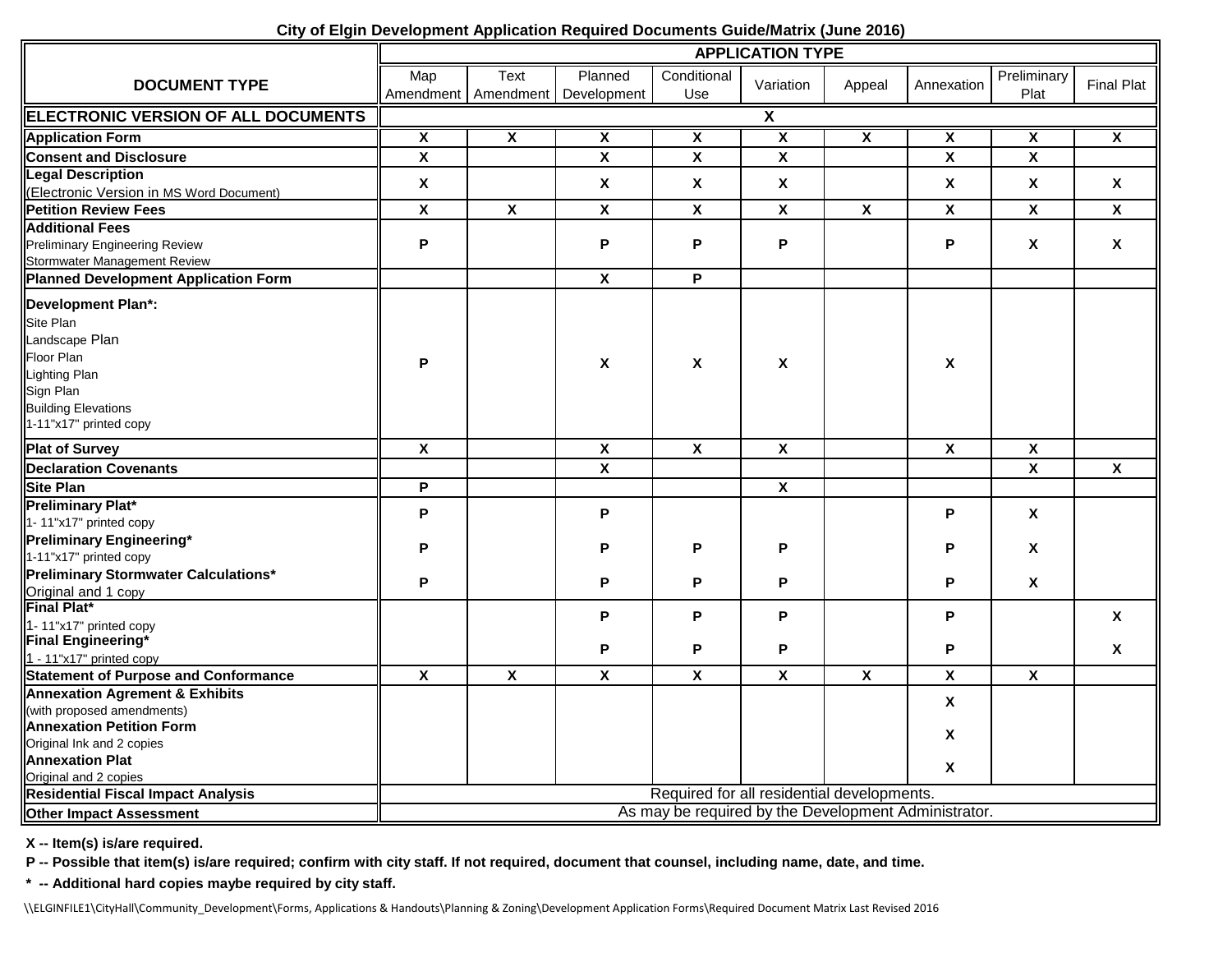## **DEVELOPER'S AND CITIZEN'S GUIDE TO DEVELOPMENT APPLICATION PROCESSING Community Development Group – City of Elgin**



*Your guide to the City's standard policies, requirements, and processing times for a typical development application.*

### **Step 1: Receipt, Review, and Initial Response to Application.**

**Timing:** 30 business days.

#### **Standard Procedure:**

- A. The staff coordinator assigned to your petition will review the application for completeness and contact the applicant within 5 business days of receipt.
- B. Incomplete applications: Application completion letter will be mailed to notify applicant of items needed.
- C. Complete applications: The City will complete an interdepartmental review of the application and provide a response letter following completion of the staff review.

#### **Step 2: Publishing.**

**Timing:** State statute requires legal publication to occur no less than 15 days prior to the public hearing. Internal City and newspaper deadlines require that this step be completed approximately 3 weeks prior to the public hearing date.

**Requirements:** The following actions must occur prior to official publication for a public hearing:

- A. Step one must be complete
- B. The applicant must be in receipt of staff's recommendation and preliminary conditions for approval.
- C. Any unresolved issues must be identified.
- D. All revisions recommended in the staff review letter affecting the density, layout, and/or building elevations of the proposed plan shall be completed and reviewed by staff, following step 1, above.

### **Step 3: Public Hearing.**

**Timing:** This step of the process typically takes from one to two meetings to complete. **General Meeting Dates:** Planning & Zoning Commission –  $1<sup>st</sup>$  Monday of each month

#### **Step 4:** City Council Consideration. (Except variations)

**Timing:** The application will be scheduled for City Council consideration after the public hearing is closed, and the Findings are approved. A minimum of two City Council meetings are necessary for final approval. Scheduling of consideration at City Council will not occur until the following requirements for City Council review, and the supplementary requirements for annexations and final plats of subdivision are met (if applicable).

General Meeting Dates:  $2^{nd}$  and 4<sup>th</sup> Wednesdays of each month. An alternative schedule is adopted during Thanksgiving and Christmas.

- **A. Requirements for Council scheduling (all petitions).** The following items must be complete a minimum of eight business days prior to the City Council meeting for placement on the agenda:
	- i. The zoning hearing must be officially closed.
	- ii. The applicant shall respond to any recommendations and outstanding issues raised by the hearing body.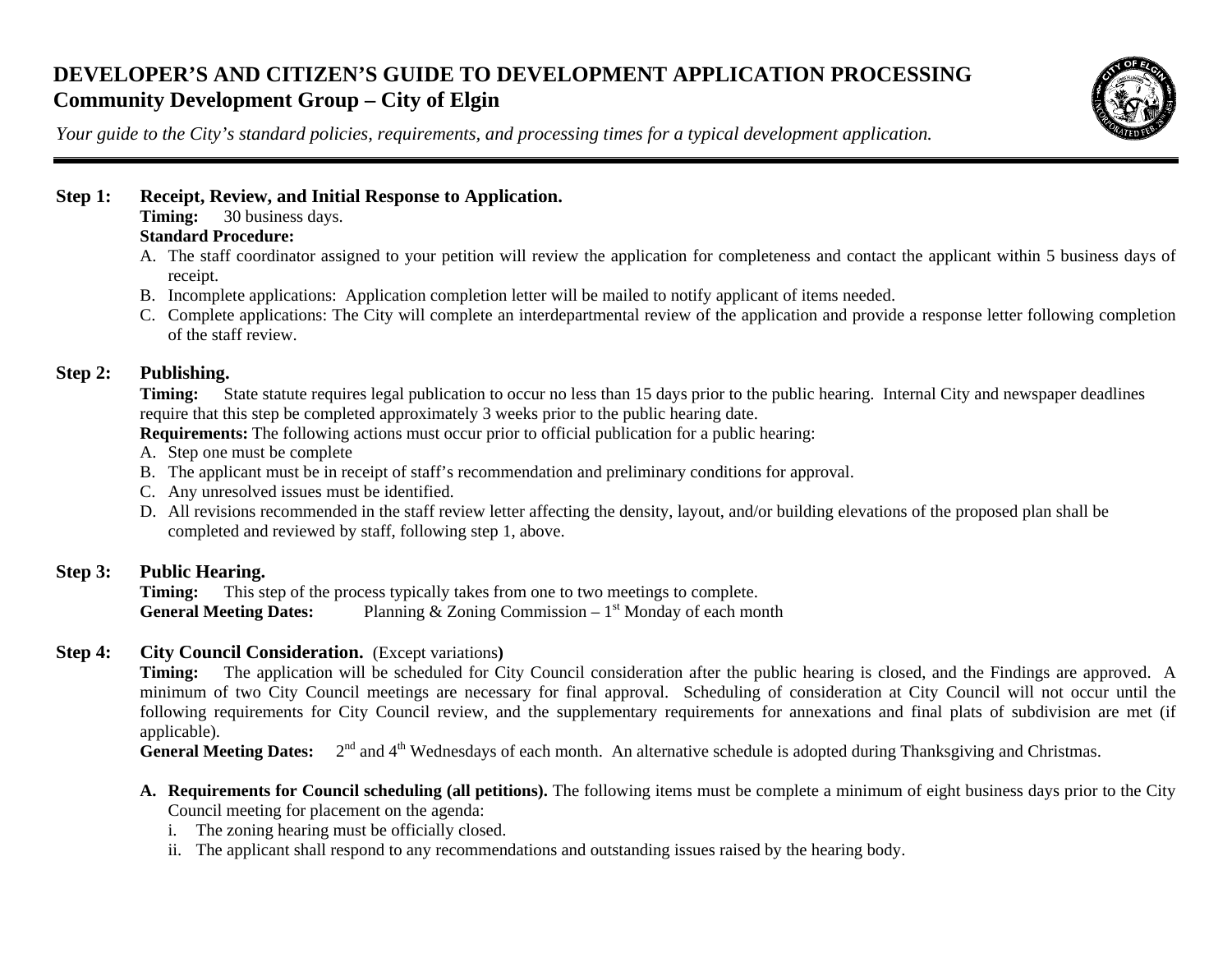- iii. Required revisions to the proposed plans must be received for review by staff.
- iv. The revised plans must be approved by staff.
- v. The zoning ordinances must be acceptable to City staff. No requested revisions to the zoning ordinances will be made after this date except for minor typographical and formatting changes not affecting the intent of the language, or changes required by City Council.

#### **B. City Council Approval.**

- i. Any revisions to the proposed plans required by City Council must be received by staff.
- ii. The revised plans must be reviewed and found acceptable by staff, with no required revisions.
- iii. All plans must be in final form a minimum of eight business days prior to before the adoption of final ordinances.

### **SUPPLEMENTARY REQUIREMENTS FOR FINAL PLATS AND ANNEXATIONS**

#### **A. Final Plats of Subdivision.**

For final plats of subdivision, the petition will not proceed to City Council for acceptance of the plat until the following items have occurred. All items must be completed no later than eight business days prior to the City Council meeting at which the plat will be accepted.

- 1. The final plat must be in final form with no required revisions.
- 2. A mylar of the final plat and a disk copy shall be provided.
- 3. The public hearing for the maintenance SSA shall have been conducted.
- 4. The final engineering approval must be granted by the Engineering Division. Final engineering approval consists of the following items:
	- a. Final engineering plans have been approved by the Engineering Division.
	- b. All required regulatory permits have been issued with certified copies provided to the Engineering Division.
	- c. The required monetary assurance for the subdivision improvements has been provided to the Engineering Division, and approved by the Engineering Division, the Legal Department and the Finance Department.
- **B. Annexations.** For annexations, the following additional rules shall apply:
	- **1. Scheduling of the Annexation Public Hearing.** The following items must be completed eight business days prior to the City Council meeting at which the annexation agreement hearing will be scheduled:
		- a. The scheduling of the annexation public hearing will not occur until the zoning public hearing for the petition has been closed.
		- b. The public hearing will be scheduled 30 days after the meeting at which the request for a public hearing was made.
		- c. The items indicated under step 4, A, must be completed for the public hearing to be scheduled.
	- **2. Approval of the Annexation Agreement.** The following items must be completed eight days prior to the City Council meeting at which the annexation agreement will be approved:
		- a. All required plans shall be in final form and approved by all departments.
		- b. Any revisions to the proposed plans required by City Council must be received and reviewed by staff.
		- c. All plans must be approved by staff and in final form a minimum of eight days prior to the adoption of final ordinances.
		- d. Three original complete sets of the executed annexation agreement with all attachments must be provided to the Community Development Department.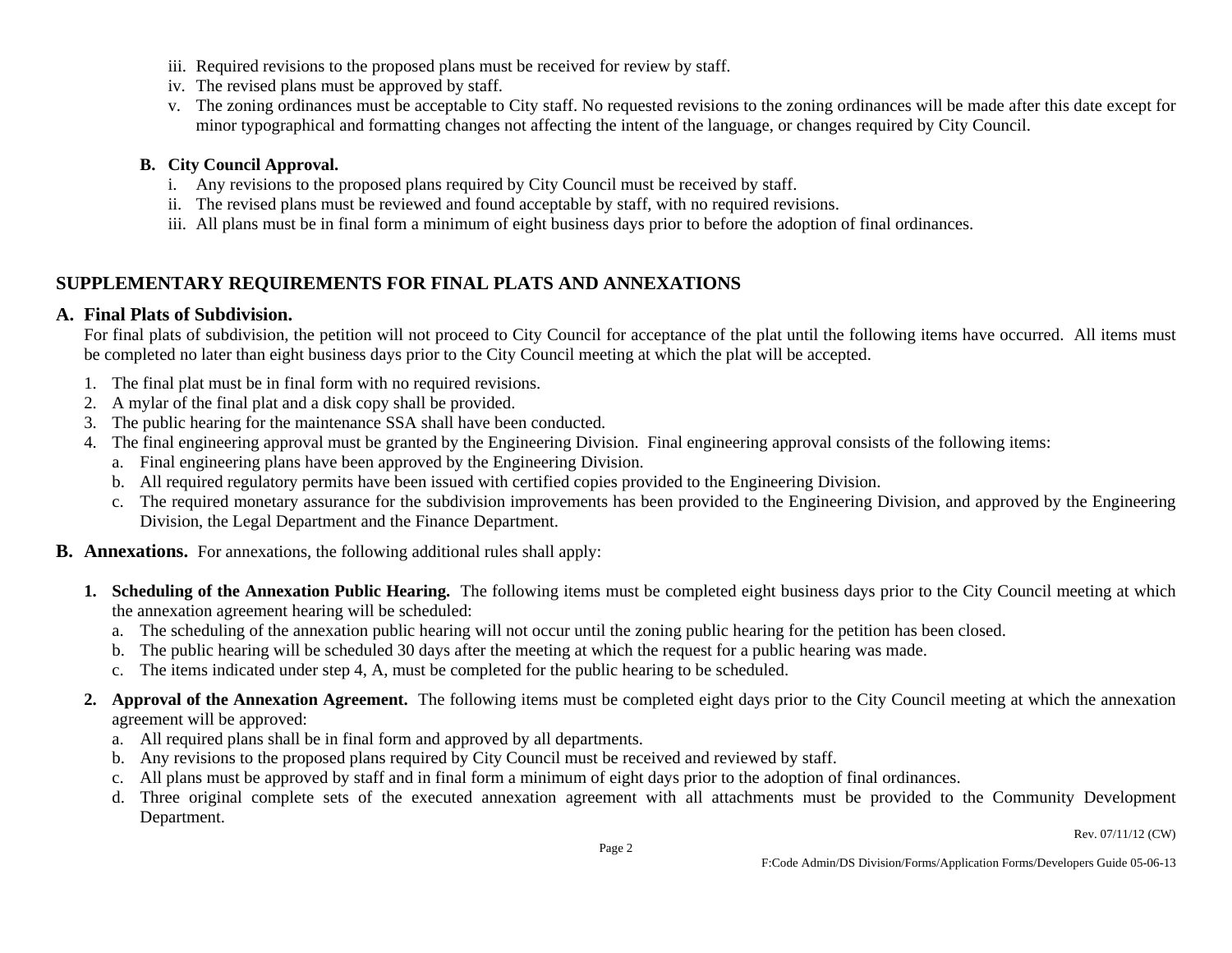## **CONDITIONAL USE** STATEMENT OF PURPOSE AND CONFORMANCE Department of Code Administration City Of Elgin

Applications for Conditional Use shall include a Statement of Purpose and Conformance. On a separate sheet, please provide a response to each of the following:

- I. Address the nature of the proposed Conditional Use. Explain in detail what use is being proposed, how it will operate, any benefits that it will provide the community, etc.
- II. Address the reasons for the proposed Conditional Use. Explain why the Conditional Use is being requested.
- III. The granting of a Conditional Use is dependent upon making positive findings with respect to the Standards for Conditional Use. Address each of the following standards, as listed below.
	- A. Site Characteristics. The suitability of the subject property for the intended Conditional Use with respect to its size; shape: significant natural features including topography, watercourses, and vegetation; and existing improvements.
	- B. Sewer and Water. The suitability of the subject property for the intended Conditional Use with respect to the availability of adequate municipal water, wastewater treatment, and storm water control facilities.
	- C., Traffic and Parking. The suitability of the subject property for the intended Conditional Use with respect to the provision of safe and efficient on site and off site vehicular circulation designed to minimize traffic congestion.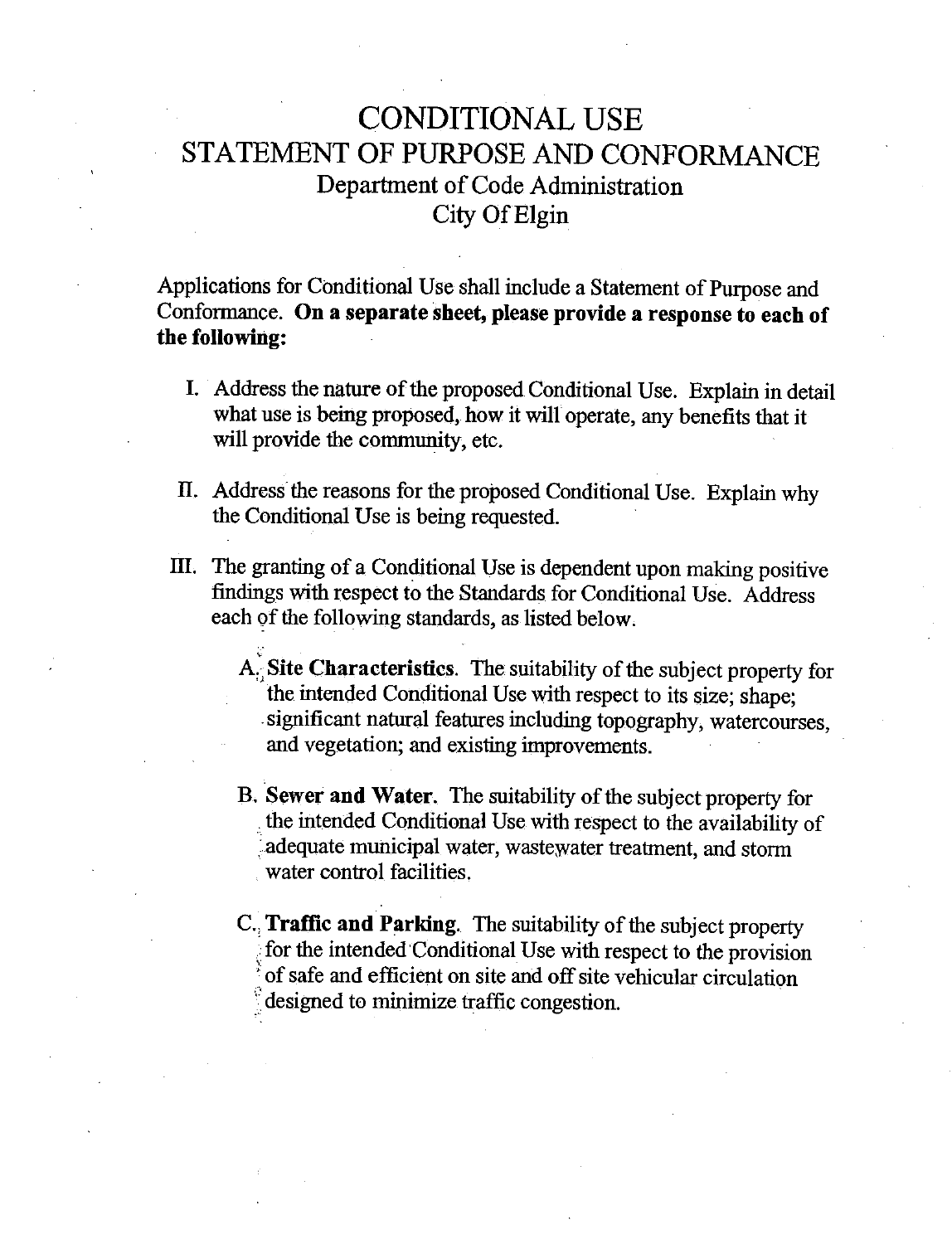- D. Additionally, adequate parking should be provided to support the proposed use, and the following standards should be met:
	- Nonresidential land uses should be located central and accessible to the area or population served without requiring traffic movements through or into a residential neighborhood. Nonresidential land uses should not be located within residential neighborhoods, but their periphery as defined by the arterial street system.
	- The number of locations for vehicular access to or from a public right of way should be limited to those which are necessary for the reasonable use of the property and consistent with current traffic engineering standards. Property with two street frontages should not have a driveway on the busier of the two streets. With the exception of residential driveways, locations for vehicular access to or from a public right of way should be aligned directly opposite existing or approved locations across the street.
- E. Location, Design, and Operation. The suitability of the subject property for the intended Conditional Use with respect to it being located, designed, and operated so as to promote the purpose and intent of this title and chapter.
- F. Historic Preservation. Where applicable, the suitability of the subject property for the intended Conditional Use with respect to making possible an efficient use of, or a compatible improvement to, a designated landmark or a property located in a designated historic district. The Conditional Use should preserve those portions and features of the property which are significant to its historic, architectural, and cultural values. The Conditional Use should also adhere to a historic preservation plan and be subject to the provisions of Title 20, Designation and Preservation of Historically and Architecturally Significant Property.

F:\Community\_Development\Code Admin\DS Division\Forms\Application Forms\Conditional Use Statement of Purpose.doc Updated May 2002